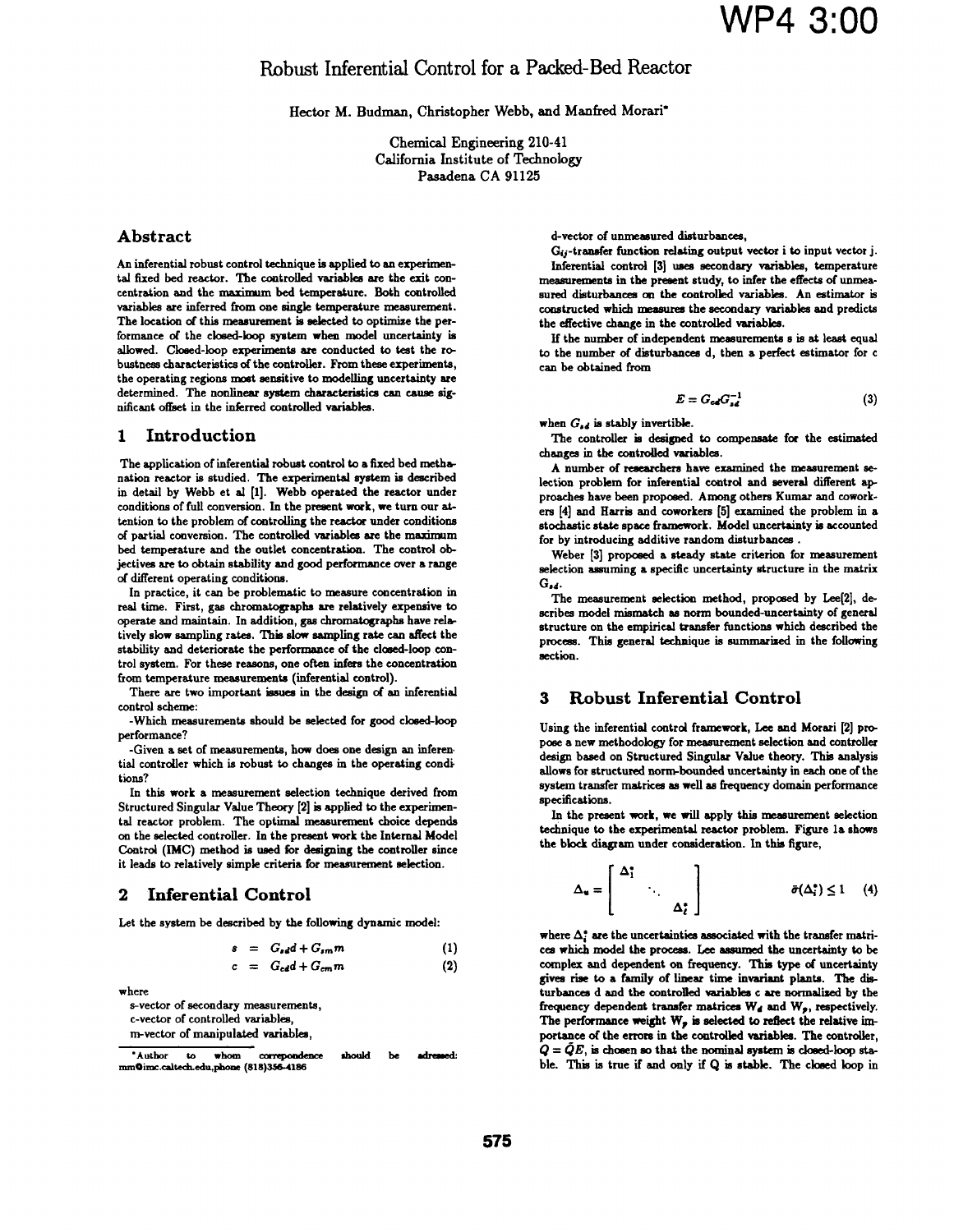Fig la is said to achieve robust performance [6] if the closed loop system is nominally stable (i.e. stable with  $\Delta_{\alpha} = 0$ ) and:

$$
\max_{\Delta_{\bullet} \in \Delta_{\mathbf{U}}} \| F_{e i \phi}(Q, \Delta_{\mathbf{u}}) \|_{\infty} < 1 \tag{5}
$$

where  $F_{e'e'}$  denotes the closed loop transfer matrix from  $d'$  to  $c'$ . Based on this condition, for each possible set of secondary measurements, a controller can be selected to solve the following optimization problem:

$$
\phi = \min_{Q \in \mathcal{R}H_{\infty}} \max_{\Delta_u \in \Delta_{\mathbf{U}}} \bar{\sigma}[F_{cd\omega}(Q, \Delta_u)] \tag{6}
$$

The measurement set which minimizes  $\phi$  over all the available sets, is the one that has to be selected for inference. Since this is a very difficult optimization problem, Lee and Morari restrict the analysis to a specific type of control, the Internal Model Control(IMC). Using the IMC design procedure,  $\bar{Q}$  is split into two parts,  $\tilde{Q} = \tilde{Q}_n F$ , where F is a simple robustness filter (usually of the form  $g(s)$ i) and  $\tilde{Q}_n$  is either an  $H_2$  or  $H_{\infty}$  optimal controller designed for the nominal conditions. If  $G_{cm}$  has a stable right inverse,  $\tilde{Q}_n = (G_{cm})_r^{-1}$  is selected, otherwise  $\tilde{Q}_n$  is an approximate inverse of  $G_{cm}$ .

Lee uses separate criteria for the steady state and for the general dynamic case. Since the steady state criterion requires les computational effort it can be ued initially to reduce the number of candidate measurement sets. In some chemical processes with slow dynamics and slow disturbances the steady state criterion may be sufficient. However, in general the final selection has to be based also on dynamic considerations. In the sequel, both the steady state criterion and general dynamic measurement selection criterion will be summarized.

## 3.1 Steady State Measurement Selection: Theory.

The measurement selection is based on the minimization of the worst-possible closed-loop steady state error:

$$
\max_{a(0)} \frac{\|W_p c(0)\|_2}{\|W_a^{-1} d(0)\|_2} \triangleq \frac{1}{c_p^2} \tag{7}
$$

for the estimator and the controller presented above. The block diagram shown in Fig 1a can be put into the  $M-\Delta$  form shown in Fig 1b. The quantity  $c_p^*$  in this figure is a scalar which multiplies the performance weight  $W_p$ . Considering this  $M-\Delta$  structure the Robust Performance condition can be formulated in terms of  $\mu$ -the Structured Singular Value<sup>[6]</sup>. The value of c<sub>2</sub> can be computed from the folowing equation:

$$
\mu \left[ \Delta_{\mathbf{u}}^{*} \quad \Delta_{\mathbf{p}}^{*} \right] \left( \begin{array}{cc} M_{11} & M_{12} \\ c_{\mathbf{p}}^{*} M_{21} & c_{\mathbf{p}}^{*} M_{22} \end{array} \right) = 1 \tag{8}
$$

The measurement selection is based on  $c_j^*$  even though this quantity is derived from a ssfficiest condition. The measurement set which maximizes  $c_p^*$  has the smallest potential steady state error and should be the first measurement considered for control design. If  $c_p^* < 1$  then the worst possible closed loop performance may exceed the performance criterion, as expressed by  $W_p$ , and the measurement set can be eliminated from further consideration. On the other hand, if  $c_p^* > 1$ , robust performance at steady state is guaranteed.

#### 3.2 Dynamic Measurement Selection: Theory.

In this case the criterion is based on the idea of multivariable loop shaping[6]. The closed loop with the proposed IMC controller is shown in Fig 2a. Since  $\tilde{Q}_n$  in the IMC design is selected as an approximate inverse of  $G_{cm}$ , the filter F corresponds roughly to the "complementary sensitivity". The closed loop block diagram in Fig. 2a can be put into the N- $\Delta$  form shown in Fig. 2b. For this  $N-\Delta$  interconnection structure it is possible to compute frequencydependent bounds on  $\bar{\sigma}(F)$  and  $\bar{\sigma}(I-F)$  (c<sub>F</sub> and c<sub>l-F</sub>) and make

the measurement selection baed on the restrictiveness of these bounds. If a filter can be found such that  $\bar{\sigma}(F) < c_F$  or  $\bar{\sigma}(I-F) <$  $c_{I-F}$ Vw then robust performance is guaranteed. If no filter can be found to meet these requirements, then a different measurement set should be examined. The bounds can be regarded as bounds on the sensitivity and complementary sensitivity of the closed lop. The connection between the steady state criteria and these bounds is that the condition  $\frac{1}{\epsilon_p^*} \leq 1$  is a necessary condition for the existence of a nonzero  $c_{I-F}$  at steady state.

# 4 Application of Robust Inferential Control to the Methanation Reactor

In this section, the robust control techniques for measurement selection and control desigu presented in the previous sction are applied to the concentration control of an experimental fixed bed reactor. All aspects of the controller design will be covered including the description of the model uncertainty, robust measurement selection, design of the dynamic compensator, and the implementation of the controller on the reactor.

### 4.1 Control Problem

The reaction studied is the methanation of  $CO<sub>2</sub>$ :

$$
CO_2 + 4H_2 \rightarrow CH_4 + H_2O \tag{9}
$$

This reaction is exothernic and irreversible under normal op. erating conditions. It is catalyzed by a commercial nickel catalyst with which no significant side reaction has been observed. The reactor consists of a single  $2.5 \text{ cm} \times 60 \text{ cm}$  long stainless steel tube filled with a mixture of catalyst and inert alumina. Running down the center of the reactor is <sup>a</sup> 3mm wide stainless steel tube which contains 15 thermocouples at different axial positions, and surrounding the reactor tube is a bath of boiling Dowtherm. This fluid maintains a constant temperature at the wall of the reactor tube. This temperature is varied by manipulating the premure of the bath.

The flow rates of reacting gases,  $CO<sub>2</sub>$  and  $H<sub>2</sub>$ , as well as the inert gas,  $N_2$ , are individually controlled using mass flow controllers. The temperature of the resulting mixed stream is regulated using a heating tape. The concentration of the product ga is determined using a gas chromatograph. The product stream is sanpled every 3.5 min and the results of the analysis are stored in a personal computer where they can be easily referenced off-line. A compressor connected in series to the reactor enables to recycle the products stream.

The control objective is to regulate the exit concentration and the maximal bed temperature over a diverse set of operating conditions. These operating conditions are listed in Table <sup>1</sup> and include both partial and complete conversion of the reactant  $CO<sub>2</sub>$ . For the partial conversion conditions, the maximum bed temperature occurs at the reactor exit whereas for full conversion a hot spot forms inside the reactor.

| Variable                            | Amount    | <b>Units</b>         |
|-------------------------------------|-----------|----------------------|
| Exit CO <sub>2</sub> Concentration  | $0 - 1.5$ | % vol                |
| <b>Exit Temperature</b>             | 268-290   | °C                   |
| <b>Inlet Heating Power</b>          | $0 - 30$  | % of 1800 w capacity |
| <b>Recycle Flow rate</b>            | $10 - 18$ | slpm                 |
| Inlet CO <sub>2</sub> Concentration | 3.5       | % vol                |
| CO <sub>2</sub> Feed Flow rate      | 0.44      | slpm                 |
| H <sub>2</sub> Feed Flow rate       | 1.96      | slpm                 |
| N <sub>2</sub> Feed Flow rate       | 10        | slpm                 |
| Dowtherm Temperature                | 253-257   | ٠c                   |

Table 1:Operating Conditions for control experiments.

The manipulated variables are the recycle flow rate and the power suppled to the tape heaters at the inlet of the reactor. Increasing the recycle flow rate increases the space velocity in the reactor and makes the reactor behave (at least kinetically) more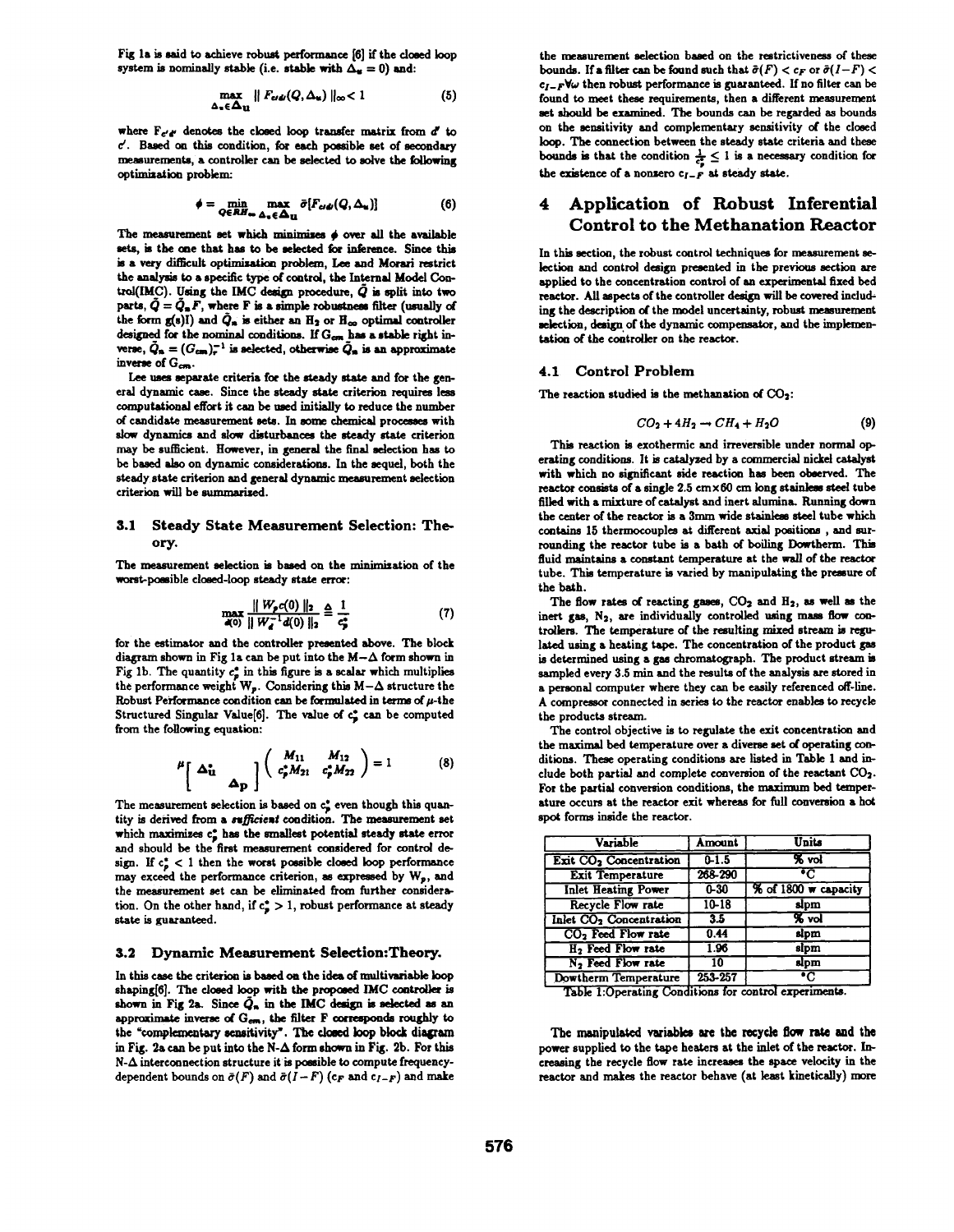like a continuous stirred tank reactor [7]. The methanation reaction varies from first order type for low CO<sub>2</sub> concentration to zero order for high concentraion of this reactant. Based on this fact it can be shown [7] that the steady state  $CO<sub>2</sub>$  exit concentration increases and the maximum bed temperature decreases for increasing recycle flowrates. For the power supplied to the heaters, the situation is reversed. Increases in the power tend to increase the maximum temperature and decrease the exit reactant concentration.

We considered disturbances in the reactor wall temperature only. Physically, this temperature is equal to the temperature of the boiling Dowtherm fluid which surrounds the reactor. There are two reasons for changes in the Dowtherm temperature:

Pressure changes inside the Dowtherm container.

The Dowtherm fluid does not boil uniformly. As a result spatial temperature variations can occur due to a sudden increase of the flow rate through the reactor.

It will be shown that the steady state bed temperatures and the exit concentration change significantly with small changes in the wall temperature.

## 4.2- Uncertainty Description

In order to account for the model mismatch, uncertainty in each one of the transfer matrices shown in Fig la should be considered. In the present work we consider, for simplicity, only two types of uncertainty(see Fig 3):

- additive uncertainty,  $\Delta_{sm}$ , in the transfer function  $G_{sm}$ ,

- additive uncertainty,  $\Delta_{sd}$ , in the transfer function  $G_{sd}$ .

Two arguments for selecting this specific uncertainty set are:

-Only uncertainty in  $G_{sm}$  can affect the closed-loop stability. -Since for measurement selection we are comparing the per-

formance obtained using different measurements, the uncertainty associated with the measurements is most important.

Because the uncertainty for the steady state and for the dynamic situations are estimated using different approaches, they will be discussed separately below.

#### 4.2.1 Steady State Uncertainty Description

The uncertainty bounds are obtained in the following manner: -Static gains in the transfer functions matrices,  $G_{nm}$  and  $G_{sd}$ ,

are measured for a variety of different operating conditions. -For each element in these matrices, the static gain is bounded

by the measured extremes. -The nominal model is computed by averaging these two ex-

tremes.

-A bound on the uncertainty is obtained by computing the difference between the nominal gain and either measured extreme. Uncertainty in  $G_{sm}$ 

The uncertainty in  $G_{sm}$  is modeled as follows:

$$
G_{\mathbf{sm}} = \hat{G}_{\mathbf{sm}} + \Delta_{\mathbf{sm}}^* \tag{10}
$$

where

$$
\hat{G}_{sm} = [\hat{G}_{T_xR} \quad \hat{G}_{T_xH}] \qquad (11)
$$

$$
\Delta_{sm}^* = W_{\epsilon_2} \Delta_{sm} W_{\epsilon_1} \tag{12}
$$
\n
$$
\begin{pmatrix} W_{\epsilon_1} & 0 \end{pmatrix}
$$

$$
W_{\epsilon_1} = \begin{pmatrix} w_{T_R} & 0 \\ 0 & W_{T_R} & \end{pmatrix}
$$
 (13)

$$
W_{e_2} = \begin{bmatrix} 1 & 1 \end{bmatrix} \tag{14}
$$

$$
\Delta_{sm} = \begin{pmatrix} -\alpha & \Delta_H \end{pmatrix} \tag{15}
$$

$$
\bar{\sigma}(\Delta_R) \le 1 \qquad \bar{\sigma}(\Delta_H) \le 1 \tag{16}
$$

where: R-Recycle flow rate, H-Heating power,  $T<sub>x</sub>$ -Temperature measurement used for inference. The gains,  $G_{T_xR}$  and  $G_{T_xH}$ , are identified for different operating points within the selected window of operation (Table 2). These gains are identified by exciting the system with a small step in either of the two manipulated variabls while holding the other variable constant. Two sets of experiments are run:

- 1. changes in heating power holding flow constant  $-$  steps from 0-30% in the heating power for recycle fow rates of 10, 12, 15, and 17 slpm,
- 2. changes in flow rate holding power supplied to heaters constant - steps from  $10-12$ ,  $12-15$ , and  $15-17$  slpm for  $15\%$ power.

The nominal gains,  $\hat{G}_{T_RR}$  and  $\hat{G}_{T_RH}$ , with their associated uncertainty bounds,  $W_{T_xR}$  and  $W_{T_xH}$ , are computed as explained above and are presented in Table 2.

|              |                       |       |                        |            |              |              | Correlation<br>between    |
|--------------|-----------------------|-------|------------------------|------------|--------------|--------------|---------------------------|
| Thermocouple | $G_{T,\underline{R}}$ |       | $W_{T,R} \mid G_{T,B}$ | $W_{T_eH}$ | $G_{T_2T_2}$ | $W_{T_2T_2}$ | $\Delta_R$ and $\Delta_H$ |
|              | $-2.875$              | 0.125 | 1.2                    | 0.12       | 216          | 0.5          |                           |
| 2            | $-3.00$               | 0.5   | 1.1                    | 0.1        | 2.16         | 0.5          | ٥                         |
| 3            | $-3.08$               | 0.08  | 0.96                   | 0.06       | 233          | 0.33         | ٥                         |
| 4            | $-2.75$               | 0.25  | 0.84                   | 0.08       | 2.33         | 0.33         | o                         |
| 5            | $-2.58$               | 0.08  | 0.7                    | 0.06       | 2.5          | 0.195        | Û                         |
| 6            | $-2.625$              | 0.373 | 0.66                   | 0.06       | 2.58         | 0.25         | O                         |
| 7            | $-2.75$               | 0.25  | 8.64                   | 0.04       | 2.91         | 0.08         | 0                         |
| 3            | $-2.75$               | 0.75  | 0.6                    | 0.04       | 2.74         | 0.06         | 0                         |
| 9            | $-2.75$               | 0.75  | 0.56                   | 0.04       | 2.74         | 0.08         | 0                         |
| īO           | $-3.125$              | 0.875 | 8.53                   | 0.05       | 3.16         | 0.16         | $\div$                    |
| ī1           | $-3.25$               | 0.75  | 63                     | 0.02       | 3.16         | 0.16         | $\ddot{}$                 |
| 12           | $-3.375$              | 1.125 | 8.44                   | 0.04       | 3.33         | 0.16         | ٥                         |
| 13           | $-3.125$              | 0.875 | عده                    | 0.04       | 3.5          | 0.16         |                           |
| 14           | $-3.00$               | 6.5   | 0.21                   | 0.13       | 3.5          | 0.16         |                           |
| ī3           | $-2.75$               | 0.25  | 0.13                   | 0.17       | 3.33         | 0.33         |                           |

| Table 0.2: Average steady state gain with corresponding uncertainty for transfer |  |  |  |
|----------------------------------------------------------------------------------|--|--|--|
| functions $G_{T_xR}$ , $G_{T_xH}$ , and $G_{T_xT_w}$ .                           |  |  |  |

For some choices of thermocouples  $\Delta_R$  and  $\Delta_H$  were found to be correlated. For example, it is oberved that for thermocouples 13, 14, and 15, for decreasing recycle flow rates,  $G_{T_xR}$  increases while  $G_{T_xH}$  decreases indicating a negative correlation. When this correlation is neglected, the resulting control design will be more conservative when compared with the design for which this correlation is considered.

Uncertainty in G<sub>rd</sub>

 $\overline{G_{sd}}$  is a single-input single-output transfer function relating the reactor wall temperature to the selected measurement,  $T<sub>z</sub>$ . In this case the uncertainty was measured by imposing steps of -3°C in Dowtherm temperature for 2 different operating points:

-15% power, 10 slpm recycle,

-15% power, 17 slpm recycle.

With these two experiments the system is excited at the extremes of the selected window of operating conditions. As is done for  $G_{nm}$ , the steady state gain and the uncertainty associated with that gain are computed from the results of these experinents. These results are also listed in Table 2.

### 4.2.2 Dynamic Uncertainty Description

The elements of  $G_{em}$  and  $G_{sd}$  are approximated by first order transfer functions with dead time. The values of the time constants and time delays are determined at different operating points from the same step response experiments conducted for steady state identification.

Laughlin et al $[8]$  have developed a technique for translating variatioms in transfer function parameters, i.e. time constants and delays, into an approximately equivalent norm bounded uncertainty representation:

$$
P = \{ \tilde{P}(I + W\Delta) ; \sigma(\Delta) \le 1 \}
$$
 (17)

where P is the "true" uncertain plant,  $\tilde{P}$  is the nominal plant and W is the uncertainty weight. Using this method we compute frequency dependent uncertainty weights  $W_{sd}$  and  $W_{sm}$ .

### 4.3 Steady State Measurement Selection: Results

In principle, all possible combinations of temperature measurements should be considered when selecting the measurement set. In the present work we limit the search to a single "best" measurement. This can be justified by the fact that only one type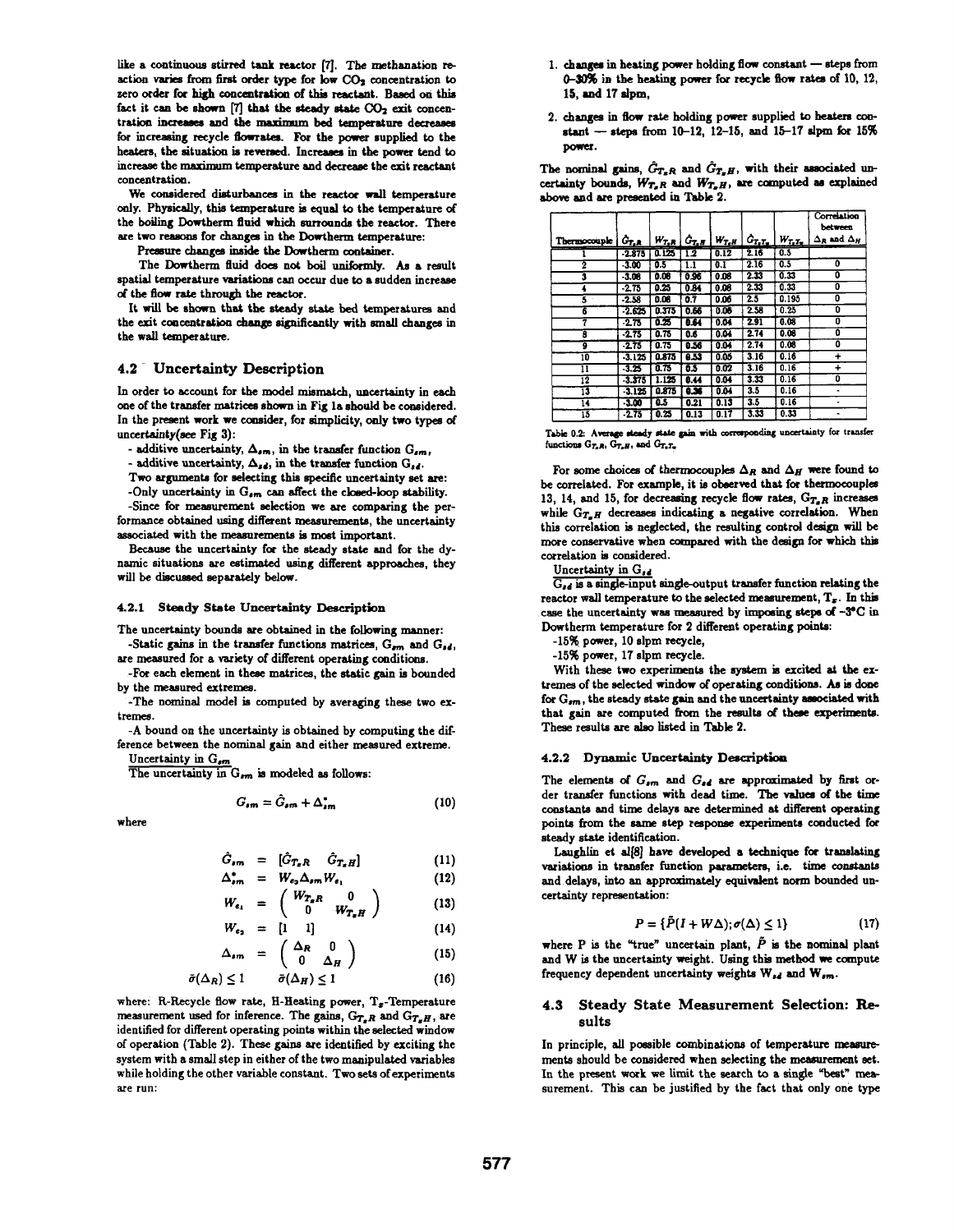of disturbance is studied in the experiment, ie., the variation of the reactor wall temperature. As mentioned in Section 2 under ideal conditions a perfect estimator can be designed using a single measurement.

In general, as more measurements are used for estimation, more uncertainty is added to the system with a resulting performance degradation. An exception is the case where the transfer functions for different measurements change in a correlated manner in the window of operation (e.g. the changes in  $G_{T_iR}$  are correlated to the changes in  $G_{T_jR}$ ). In this case the performance could be improved by using more measurements. However, such a correlation was not found in this experiment.

Based on the information in Table 2, we can select the thermocouple to be used in the inferential control scheme. The weights  $W_d$  and  $W_p$  used for the computation of  $c_p^*$  are:

$$
W_d = 4 \tag{18}
$$

i.e., the maximal magnitude of the disturbance consdered in the experiments is  $\pm 4^{\circ}$ C and,

$$
W_p = \left[\begin{array}{c|c} 1 & 0 \\ \hline 0 & 0.033 \end{array}\right]
$$
 (19)

The weight,  $W_p$ , is selected such that concentration errors are of the same order of magnitude as errors in the maximal temperature.

The values of the scalar  $c_{\bullet}^{*}$  for robust performance for each of the measurements in the reactor are computed and shown in Fig 4. The meaurements in Fig.4 are numbered beginning from the reactor inlet. It is observed from Fig 4 that  $c_s^*$  increases as thermocouple #13 is approached. After this thermocouple, a drastic deterioration in  $c_p^*$  occurs. This deterioration can be explained by the strong nonlinearity associated with the formation of the hot spot at the exit of the reactor. As pointed out in the previous section, negative correlation was found between the errors in  $G_{RT_x}$  and  $G_{HT_x}$  for thermocouple 13, 14 and 15 respectively. For comparison  $c_p^*$  is computed for thermocouple #13 when the correlation is taken into account  $(c_p^* = 4.85)$  and for the case where the correlation is not considered  $(c_{\bullet}^* = 3.5)$ . This implies that, by neglecting the correlation one overestimates the worst steady state error by 30%.

## 4.4 Dynamic Compensator Design

As explained in Section 2, the dynamic measurement selection is intimately related to the seected dynamic compensator. ITus, the compensator has to be designed before the dynamic measurement selection can be conducted. The tranfer matrix of the process,  $G_{cm}$ , is identified from step experiments. It is assumed that  $G_{cm}$  can be modelled as a first order transfer function with time delay. The results of this identification are presented in Table 3 for a sampling time of 40 sec.

| $C_{\bullet}$ | 0.0901z<br>$-0.3047z$     | $-0.4444$                 | -0.1771*<br>$-0.2125 - 1$   |
|---------------|---------------------------|---------------------------|-----------------------------|
| $T_{\sf max}$ | -0.444<br>$-0.8431z^{-1}$ | 0.0186.<br>$1 - 0.9190 -$ | $0.4366$ s<br>$-0.8612 - 1$ |
| $T_{13}$      | -0.547<br>-0.8301.        | 0.0195z<br>-0.9450z=1     |                             |

Table 3: Transfer function models based on nominal operating conditions

The compensator Q is designed using the IMC factorization presented by Bolt and Morari [9].This factorisation procedure leads to a dynamically decoupled system with the minimal settling time in the controlled variables.

The matrix  $G_{cm}$  is factored into an all-pass part and a minimum phase part.

$$
G_{cm} = G_{cm}^A G_{cm}^M \tag{20}
$$

The all-pass matrix,  $G_{cm}^A$ , is a diagonal matrix containing only dead time elements. Using this factorization,

$$
G_{em}^A = \left[ \begin{array}{cc} z^{-13} & 0 \\ 0 & z^{-4} \end{array} \right] \tag{21}
$$

$$
\tilde{Q}_n = (G_{cm}^M)^{-1} = \begin{bmatrix} 0.0189z^{-10} & 0.0083z^{-1} \\ \frac{1 - 0.019z^{-10}}{1 - 0.0481z^{-10}} & \frac{1 - 0.0083z^{-1}}{1 - 0.3847z^{-1}} \\ \frac{1 - 0.0481z^{-10}}{1 - 0.3847z^{-1}} & \frac{1}{1 - 0.3847z^{-1}} \end{bmatrix} \frac{1}{D} \tag{22}
$$

$$
D = \frac{0.001675x^{-4}}{(1 - 0.3047z^{-1})(1 - 0.919z^{-1})} - \frac{0.00368}{(1 - 0.8431z^{-1})(1 - 0.4444z^{-1})}
$$
(23)

The zeros of D are inside the unit circle, and therefore,  $\tilde{Q}_n$  is stable.

The robustness IMC filter is given-by:

$$
F = \frac{(1 - e^{-T_s/\lambda})z}{(z - e^{-T_s/\lambda})}I
$$
 (24)

By adjusting  $\lambda$  different controllers can be designed with different speeds of response.

#### 4.5 Dynamic Measurement Selection:Results

In order to reduce the total amount of experiments and computation, the dynamic measurement selection is conducted for the thermocouples with the best and second best steady state performance. This corresponds, according to Fig 4, to thermocouple #13 ( $c_p^* = 4.95$ ) and thermocouple #11( $c_p^* = 4.14$ ). The identified bounds for the time constants and time delays for the two selected thermocouples are shown in Table 4. From these bounds, the uncertainty bounds for  $G_{cm}$  and  $G_{sd}$  can be computed as explained above. In order to conduct the dynamic measurement selection, all the transfer functions have to be estimated for a nominal operating point and the estimator E has to be constructed. Once again, each one of the transfer functions is modelled as a first order system with time delay. The gain, time delays and time constants for these empirical transfer functions are estimated from step respones for the nominal operating condition (15 slpm recycle flowrate and 15% heating power). The estimated transfer functions are shown in Table 3. The sampling time for all the experiments is 40 seconds.

|                              | Time constant(sec) | Delay(sec) |
|------------------------------|--------------------|------------|
| $G_{HT_{12}}$                | 661-701            | 200-600    |
| $G_{RT_{13}}$                | 164-264            |            |
| $G_{T_{\bullet}T_{12}}$      | 251-300            | $80 - 120$ |
| $G_{HT_{11}}$                | 673-1108           | 250-550    |
| $G_{RT_{11}}$                | 151-211            |            |
| $G_{T_{\bullet}T_{\bullet}}$ | 206-300            | $50 - 130$ |

Table 4: Uncertainty bounds for time constants and delays

Using these models, the estimator is computed. For exampk, for thermocouple #13:

$$
E = G_{cd}G_{dd}^{-1} = \begin{bmatrix} -0.3437 \frac{1 - 0.6428a^{-1}}{1 - 0.2125a^{-1}} \\ 0.8513 \frac{1 - 0.628a^{-1}}{1 - 0.8512a^{-1}} \end{bmatrix}
$$
 (25)

Following the procedure outlined above, robust performance norm bounds are derived for  $\bar{\sigma}(F)$  and  $\bar{\sigma}(I-F)$  where F is the low pass IMC filter. The bounds  $c_F$  and  $c_{I-F}$  computed for thermocouples  $\#13$  and  $\#11$  as a function of frequency are shown in Fig. 5a and Fig. 5b respectively. According to these figures, thermocouple #13 is the one with the highest performance bounds . This is due to the fact that the uncertainty in the dynamic parametes is much larger for thermocouple #11 than for thermocouple #13 (Table 4). This reinforces the steady state result that indicated thermocouple #13 as the one with the best steady stat performance. Thermocouple  $#13$  is the sensor closest to, but never passed by, the hot spot in the window of operation.

## 4.6 Closed-Loop Experiments

The main goals of the closed loop experiments are to test the stability and performance of the inferential control scheme. By comparing the theoretical predictions of stability and performance to the experimental results, it will be posible to verify the identified uncertainty of the process. All the experiments described below are conducted using thermocouple #13 for inference. Thus, both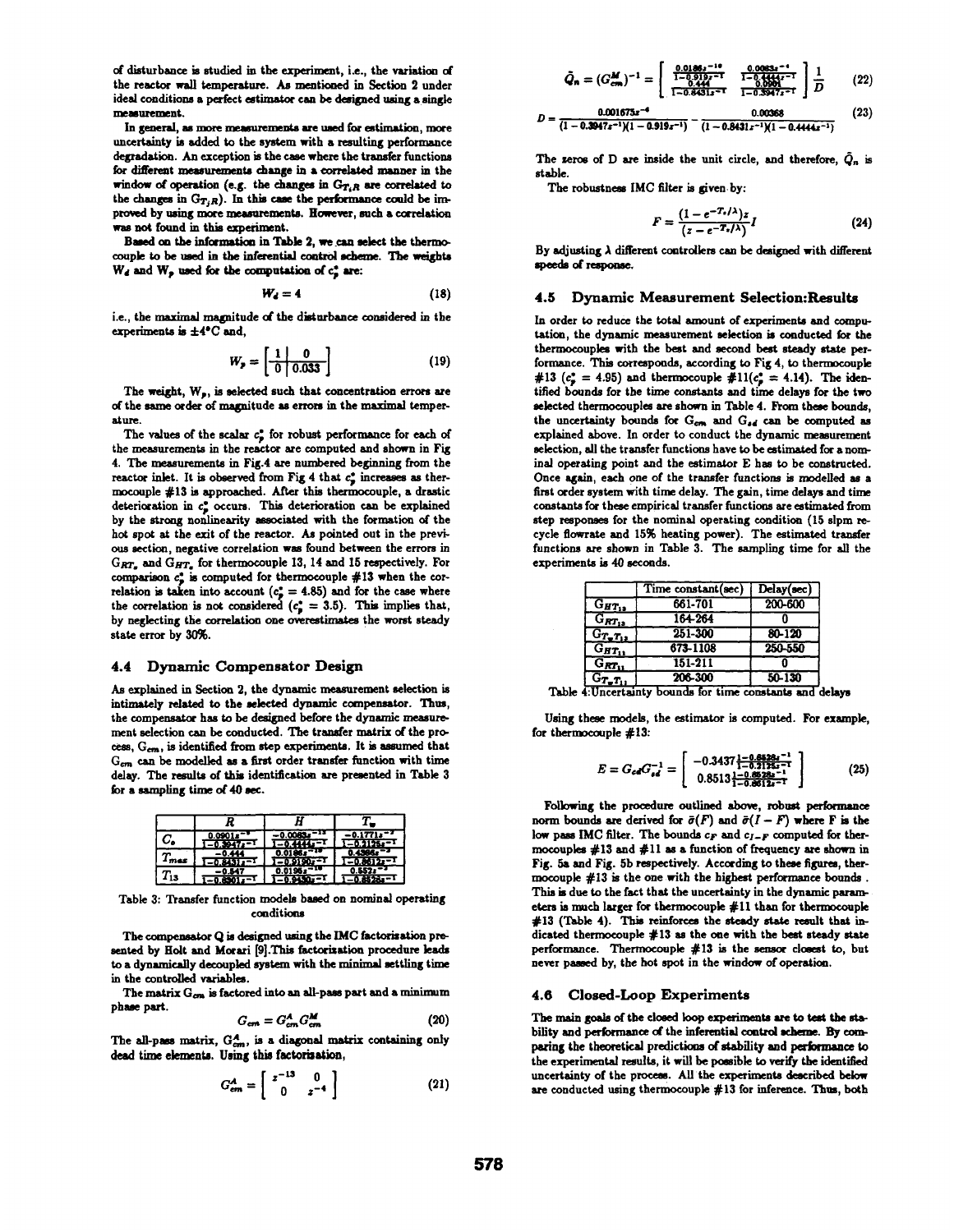controlled variables, maximal temperature and exit concentration are inferred from sensor  $#13$ . The stability and the performance results are presented separately in the sequel

Stability Results It is clear froufig 3 that the stability of the closed loop solely depends on the uncertainty in  $G_{\sigma m}$ . Therefore, it is possible to validate the uncertainty  $\Delta_{sm}$  by comparing the experimental to the theoretical stability results. The robust stability condition for the M structure shown in Fig lb is given by:

$$
\mu(M_{11}) = \mu(W_{e1}\tilde{Q_n}FEW_{e2}) \le 1 \qquad \forall \omega \qquad (26)
$$

From this equation it is possible to compute the IMC filter time constant required for stability:

$$
\tau \geq 57 \text{sec} \tag{27}
$$

In order to check this result in the experimental system, we studied the disturbance rejection problem for different operating conditions using different filter time constants: 38 sec, 57 sec and 140 sec. These experiments are conducted in the following manner:

-The pressure in the Dowtherm container is increased resulting in a slow increase in wall temperature.

-The controller is activated at a predefined operating point.

-The pressure inside Dowtherm container is released causing a step disturbance in wall temperature.

-The manipulated and controlled variables are monitored and stability of the closed-loop determined.

The operating conditions for which the experiments are performed and the stability results are presented in Table 5. As is apparent from experiments 3, 4, 5 and 6 in Table 5, it is more difficult to stabilize the system for lower recycle flow rates. That is, for small recycle flowrates the system appears to be most sensitive to model mismatch. By increasing the filter tine constant, we are able to maintain stability at low flow rates, but at the expense of a significantly reduced speed of response (experiment 1).

According to Table <sup>I</sup> the system uncertainty was identified for flow rates between 10 slpm to 18 slpm. However using the filter time constant computed from the robust stability condition (57sec), a limit cycle was obtained for an operating condition corresponding to 12 slpm recycle flowrate and 15% heating power (experiment 2). Thus, the uncertainty in  $G_{sm}$  was underestimated since it does not cover the range 10-12 slpm.

Performance Results The time history of the controlled variables associated with Experiment 5 are presented in Figure 6. Also shown in this figure are the setpoints and the expected deviations for open-loop conditions. It is apparent from these figures that the inferential control scheme rejects the disturbance in wall temperature although it leaves significant steady state offsets in both controlled variables. In the present work, for simplicity, only the steady state performance criterion given by Equation 7 is compared to the experimental results. More specifically, we check for all the experiments:

$$
\frac{\|W_p c(0)\|_2}{\|W_d^{-1} d(0)\|_2} \leq \frac{1}{c_p^*}
$$
 (28)

where  $c_n^* = 0.21$  for thermocouple #13. Since the inequality was satisfied for all the performed experiments, we conclude that the estimated steady state uncertainty is not invalidated.

## S Conclusions

A robust inferential controller was implemented on an experimental fixed bed methanation reactor. In order to design the inferential controller, a measurement selection technique is applied to determine the thermocouple to be used for inference. Once the measurement is selected, the controller is designed based on IMC theory.

The following conclusions can be drawn:

-Due to the inherent system nonlinearities, the inferential controller leaves significant steady state offsets in the controlled variables. These offsets occur even when the system is operated close to the nominal operating condition around which the proces was originaly identified.

-Correlation between the uncertainty blocks is identified in the experiment. It is important to account for this correlaion in the design of the control system. For the reactor, the worst steady state error predicted by the analysis is 30% larger in the case where the correlation is not considered as compared to the case where this correlation is taken into account.

-From the experiments it is possible to identify regions where the control system is sensitive to model mismatch. In the nethanation reactor this occurs at lower flow rates. It is very important to identify these regions since we are interested in testing the robustness of the feedback system .

-The cloed loop experiments can be used to validate the uncertainty estimated for the system. For the reactor it is shown that the robust performance steady state criterion is not violated, indicating that the steady state uncertainty was estimated sufficiently accurately. However this conclusion should be viewed with some caution since complex uncertainty is assumed in the analysis while the steady state uncertainty is real (uncertainty in static gains).

Using the stability results it was shown that the dynamic uncertainty in  $G_{sm}$  is underestimated. The possible reasons for this underestimation are:

-The system is modelled by assuming first order transfer functions with time delays and is identified from step responses (as opposed to PRBS inputs). As a result the system model may not have been estimated accurately.

-Linear time invariant uncertainty is assumed for the analysis. This is not the best uncertainty description for highly nonlinear systems such as the packed bed reactor. A time varying uncertainty description was applied succesfully in a simulation study by Doyle [10] for the control of a CSTR. In future work we intend to make use of this type of uncertainty description for the packed bed reactor.

Acknowledgment: The authors acknowledge the support of the National Science Foundation. Hector Budman acknowledges the support of the Rothschild and Bantrell Foundations.

# References

- [1] Webb, C., H. Budman and M. Morari, "Identifying Frequency Domain Uncertainty Bounds for Robust Controller Design-Theory with application to a Fixed-Bed Reactor", ACC Conf,Pittsburgh,1528-1533,1989.
- [2] Lee, J.H. and M. Morari, "Robust Control of Nonminimum-Phase Systems Through the use of Secondary Measurements: Inferential and Inferential Cascade Control", submitted to Automatica,1989.
- [3] Weber, R. and C. Brosilow, "The Use of Secondary Measurements to Improve Control", AIChE J., 18:614-623, 1972.
- [4] Kumar, S. and J.H. Seinfeld, "Optimal Location of Measurements in Tubular Reactors", Chem.Eng.Sci.,33:1507- 1516,1978.
- [5] Harris, T.J.,J.F. MacGregor and J.D. Wright,'An Application of self tuning regulators to catalytic reactor control" ,In Joint Automat.Contr.Conf.,1978.
- [6] Morai M. and E. Zafiriou,Robust Process Control,Prentice Hall.1989.
- [7] Hill, C.G.Jr,Chemical Engineering Kinetics & Reactor Design,John Wiley & Sons,1977.
- [8] Laughlin D.L.,K.G. Jordan and M. Morari, "Internal model control and process uncertainty:mapping uncertainty regions for SISO controller design."Int.J.Contr., 44:1675-1698,1986.
- [9] Holt, B.R. and M. Morari, "Design of resilient processing plants:The effect of deadtime on dynanic resilience" ,Chem.Eng.Sci.40:1229-1237,1985.
- [10] Doyle, F.J., A. K. Packard and M. Morari, "Robust Controller Design for a Nonlinear CSTR",ACC Conf.,1087- 1093,Pittsburgh,1989.